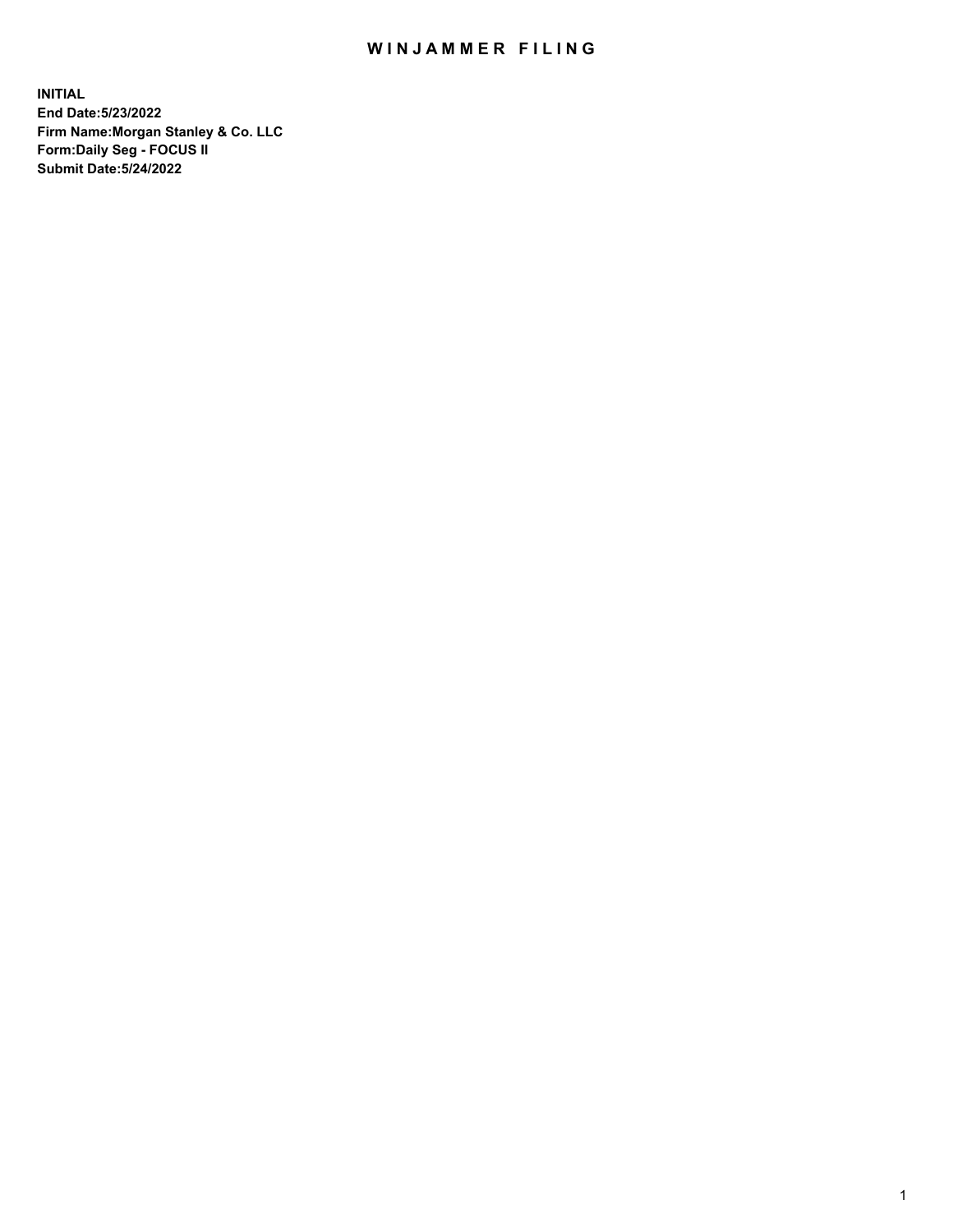**INITIAL End Date:5/23/2022 Firm Name:Morgan Stanley & Co. LLC Form:Daily Seg - FOCUS II Submit Date:5/24/2022 Daily Segregation - Cover Page**

| Name of Company                                                                                                                                                                                                                                                                                                                | <b>Morgan Stanley &amp; Co. LLC</b>                    |
|--------------------------------------------------------------------------------------------------------------------------------------------------------------------------------------------------------------------------------------------------------------------------------------------------------------------------------|--------------------------------------------------------|
| <b>Contact Name</b>                                                                                                                                                                                                                                                                                                            | <b>Ikram Shah</b>                                      |
| <b>Contact Phone Number</b>                                                                                                                                                                                                                                                                                                    | 212-276-0963                                           |
| <b>Contact Email Address</b>                                                                                                                                                                                                                                                                                                   | Ikram.shah@morganstanley.com                           |
| FCM's Customer Segregated Funds Residual Interest Target (choose one):<br>a. Minimum dollar amount: : or<br>b. Minimum percentage of customer segregated funds required:%; or<br>c. Dollar amount range between: and; or<br>d. Percentage range of customer segregated funds required between:% and%.                          | 235,000,000<br><u>0</u><br><u>00</u><br><u>00</u>      |
| FCM's Customer Secured Amount Funds Residual Interest Target (choose one):<br>a. Minimum dollar amount: ; or<br>b. Minimum percentage of customer secured funds required:%; or<br>c. Dollar amount range between: and; or<br>d. Percentage range of customer secured funds required between:% and%.                            | 140,000,000<br><u>0</u><br><u>00</u><br>0 <sub>0</sub> |
| FCM's Cleared Swaps Customer Collateral Residual Interest Target (choose one):<br>a. Minimum dollar amount: ; or<br>b. Minimum percentage of cleared swaps customer collateral required:% ; or<br>c. Dollar amount range between: and; or<br>d. Percentage range of cleared swaps customer collateral required between:% and%. | 92,000,000<br><u>0</u><br><u>00</u><br>00              |

Attach supporting documents CH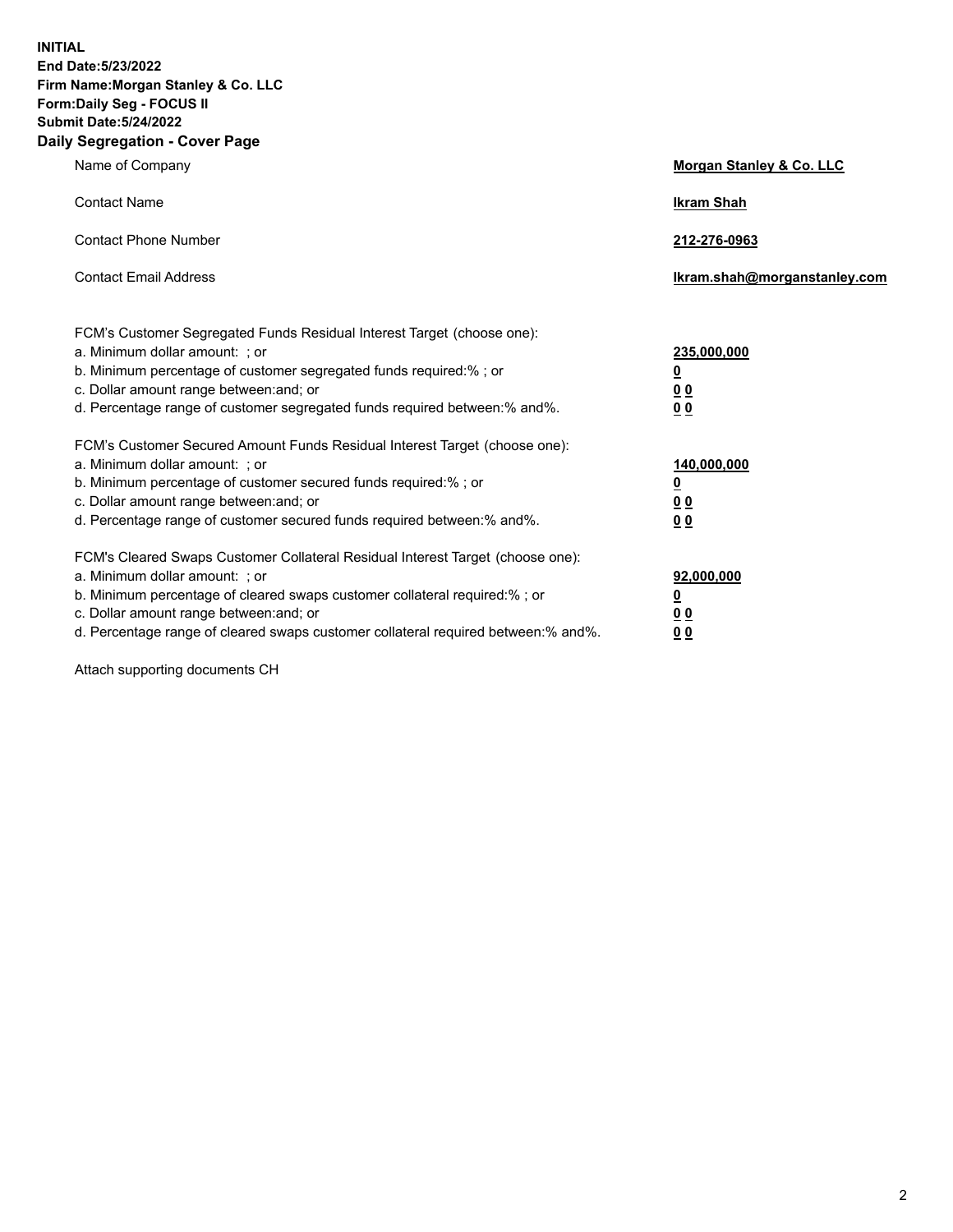## **INITIAL End Date:5/23/2022 Firm Name:Morgan Stanley & Co. LLC Form:Daily Seg - FOCUS II Submit Date:5/24/2022 Daily Segregation - Secured Amounts** Foreign Futures and Foreign Options Secured Amounts Amount required to be set aside pursuant to law, rule or regulation of a foreign government or a rule of a self-regulatory organization authorized thereunder 1. Net ledger balance - Foreign Futures and Foreign Option Trading - All Customers A. Cash **6,178,675,484** [7315] B. Securities (at market) **2,881,682,894** [7317] 2. Net unrealized profit (loss) in open futures contracts traded on a foreign board of trade **405,845,821** [7325] 3. Exchange traded options a. Market value of open option contracts purchased on a foreign board of trade **32,156,085** [7335] b. Market value of open contracts granted (sold) on a foreign board of trade **-20,597,259** [7337] 4. Net equity (deficit) (add lines 1. 2. and 3.) **9,477,763,025** [7345] 5. Account liquidating to a deficit and account with a debit balances - gross amount **167,211,653** [7351] Less: amount offset by customer owned securities **-164,806,025** [7352] **2,405,628** 6. Amount required to be set aside as the secured amount - Net Liquidating Equity Method (add lines 4 and 5) 7. Greater of amount required to be set aside pursuant to foreign jurisdiction (above) or line 6. FUNDS DEPOSITED IN SEPARATE REGULATION 30.7 ACCOUNTS

- 1. Cash in banks
	- A. Banks located in the United States **15,243,891** [7500]
	- B. Other banks qualified under Regulation 30.7 **119,060,682** [7520] **134,304,573**
- 2. Securities
	- A. In safekeeping with banks located in the United States **1,773,333,588** [7540]
	- B. In safekeeping with other banks qualified under Regulation 30.7 **126,421,587** [7560] **1,899,755,175**
- 3. Equities with registered futures commission merchants
	-
	- B. Securities **0** [7590]
	- C. Unrealized gain (loss) on open futures contracts **-1,348,189** [7600]
	- D. Value of long option contracts **0** [7610]
	- E. Value of short option contracts **0** [7615] **29,476,256** [7620]
- 4. Amounts held by clearing organizations of foreign boards of trade
	- A. Cash **0** [7640]
	- B. Securities **0** [7650]
	- C. Amount due to (from) clearing organization daily variation **0** [7660]
	- D. Value of long option contracts **0** [7670]
	- E. Value of short option contracts **0** [7675] **0** [7680]
- 5. Amounts held by members of foreign boards of trade
	-
	-
	- C. Unrealized gain (loss) on open futures contracts **407,194,010** [7720]
	- D. Value of long option contracts **32,156,085** [7730]
	- E. Value of short option contracts **-20,597,259** [7735] **7,809,618,769**
- 6. Amounts with other depositories designated by a foreign board of trade **0** [7760]
- 7. Segregated funds on hand **0** [7765]
- 8. Total funds in separate section 30.7 accounts **9,873,154,773** [7770]
- 9. Excess (deficiency) Set Aside for Secured Amount (subtract line 7 Secured Statement Page 1 from Line 8)
- 10. Management Target Amount for Excess funds in separate section 30.7 accounts **140,000,000** [7780]
- 11. Excess (deficiency) funds in separate 30.7 accounts over (under) Management Target **252,986,120** [7785]

**0** [7305]

[7354] **9,480,168,653** [7355]

**9,480,168,653** [7360]

[7530]

[7570]

A. Cash **30,824,445** [7580]

 A. Cash **6,408,938,215** [7700] B. Securities **981,927,718** [7710] [7740] **392,986,120** [7380]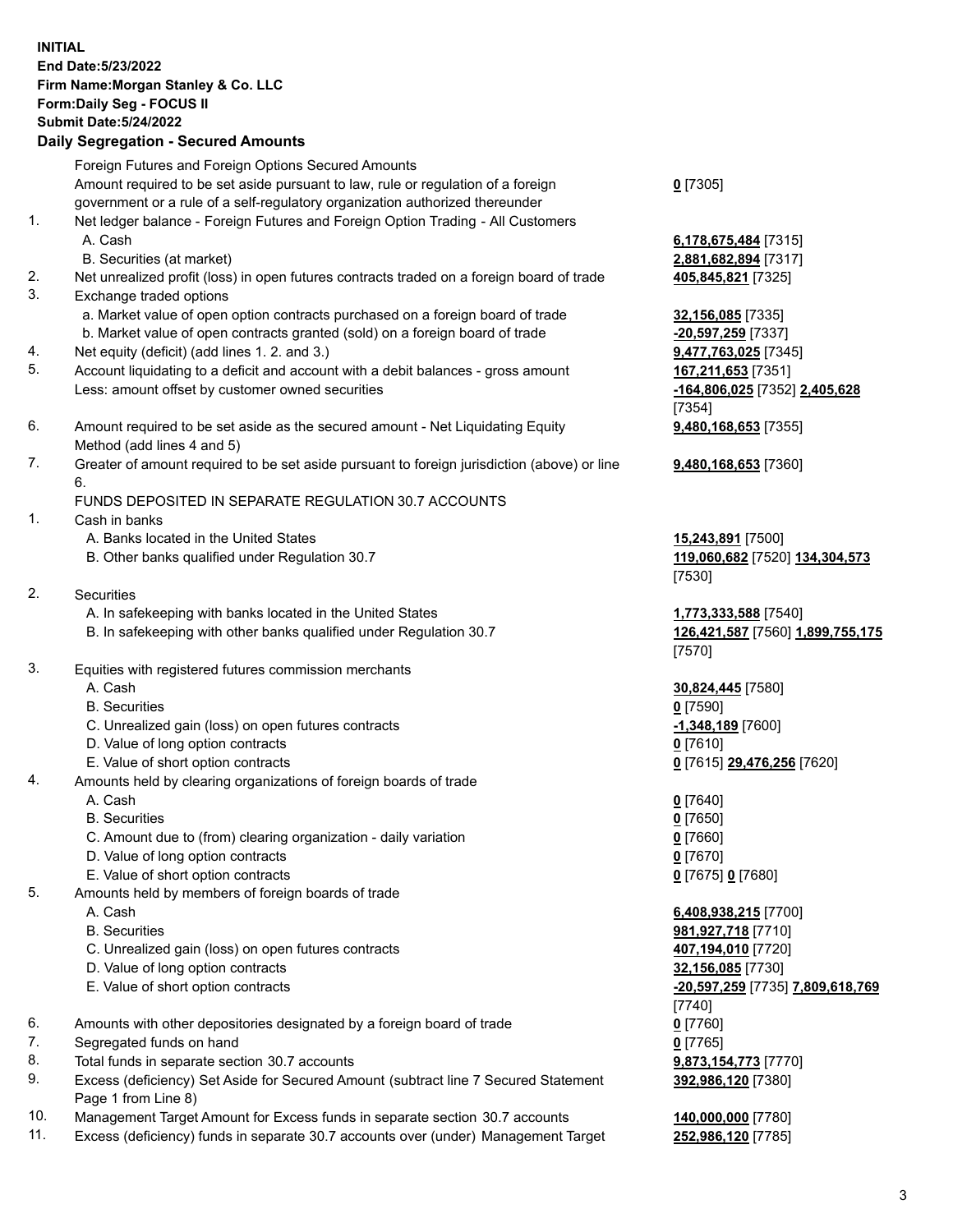**INITIAL End Date:5/23/2022 Firm Name:Morgan Stanley & Co. LLC Form:Daily Seg - FOCUS II Submit Date:5/24/2022 Daily Segregation - Segregation Statement** SEGREGATION REQUIREMENTS(Section 4d(2) of the CEAct) 1. Net ledger balance A. Cash **21,352,712,986** [7010] B. Securities (at market) **8,980,601,528** [7020] 2. Net unrealized profit (loss) in open futures contracts traded on a contract market **-2,751,682,227** [7030] 3. Exchange traded options A. Add market value of open option contracts purchased on a contract market **3,259,910,470** [7032] B. Deduct market value of open option contracts granted (sold) on a contract market **-2,418,357,754** [7033] 4. Net equity (deficit) (add lines 1, 2 and 3) **28,423,185,003** [7040] 5. Accounts liquidating to a deficit and accounts with debit balances - gross amount **941,869,504** [7045] Less: amount offset by customer securities **-940,239,439** [7047] **1,630,065** [7050] 6. Amount required to be segregated (add lines 4 and 5) **28,424,815,068** [7060] FUNDS IN SEGREGATED ACCOUNTS 7. Deposited in segregated funds bank accounts A. Cash **3,472,849,975** [7070] B. Securities representing investments of customers' funds (at market) **0** [7080] C. Securities held for particular customers or option customers in lieu of cash (at market) **3,165,102,010** [7090] 8. Margins on deposit with derivatives clearing organizations of contract markets A. Cash **15,407,631,933** [7100] B. Securities representing investments of customers' funds (at market) **0** [7110] C. Securities held for particular customers or option customers in lieu of cash (at market) **5,659,568,417** [7120] 9. Net settlement from (to) derivatives clearing organizations of contract markets **88,006,782** [7130] 10. Exchange traded options A. Value of open long option contracts **3,259,910,470** [7132] B. Value of open short option contracts **and the set of our of the set of our of the set of the set of the set of the set of the set of the set of the set of the set of the set of the set of the set of the set of the set o** 11. Net equities with other FCMs A. Net liquidating equity **20,583,038** [7140] B. Securities representing investments of customers' funds (at market) **0** [7160] C. Securities held for particular customers or option customers in lieu of cash (at market) **0** [7170] 12. Segregated funds on hand **155,931,101** [7150] 13. Total amount in segregation (add lines 7 through 12) **28,811,225,972** [7180] 14. Excess (deficiency) funds in segregation (subtract line 6 from line 13) **386,410,904** [7190] 15. Management Target Amount for Excess funds in segregation **235,000,000** [7194]

16. Excess (deficiency) funds in segregation over (under) Management Target Amount Excess

**151,410,904** [7198]